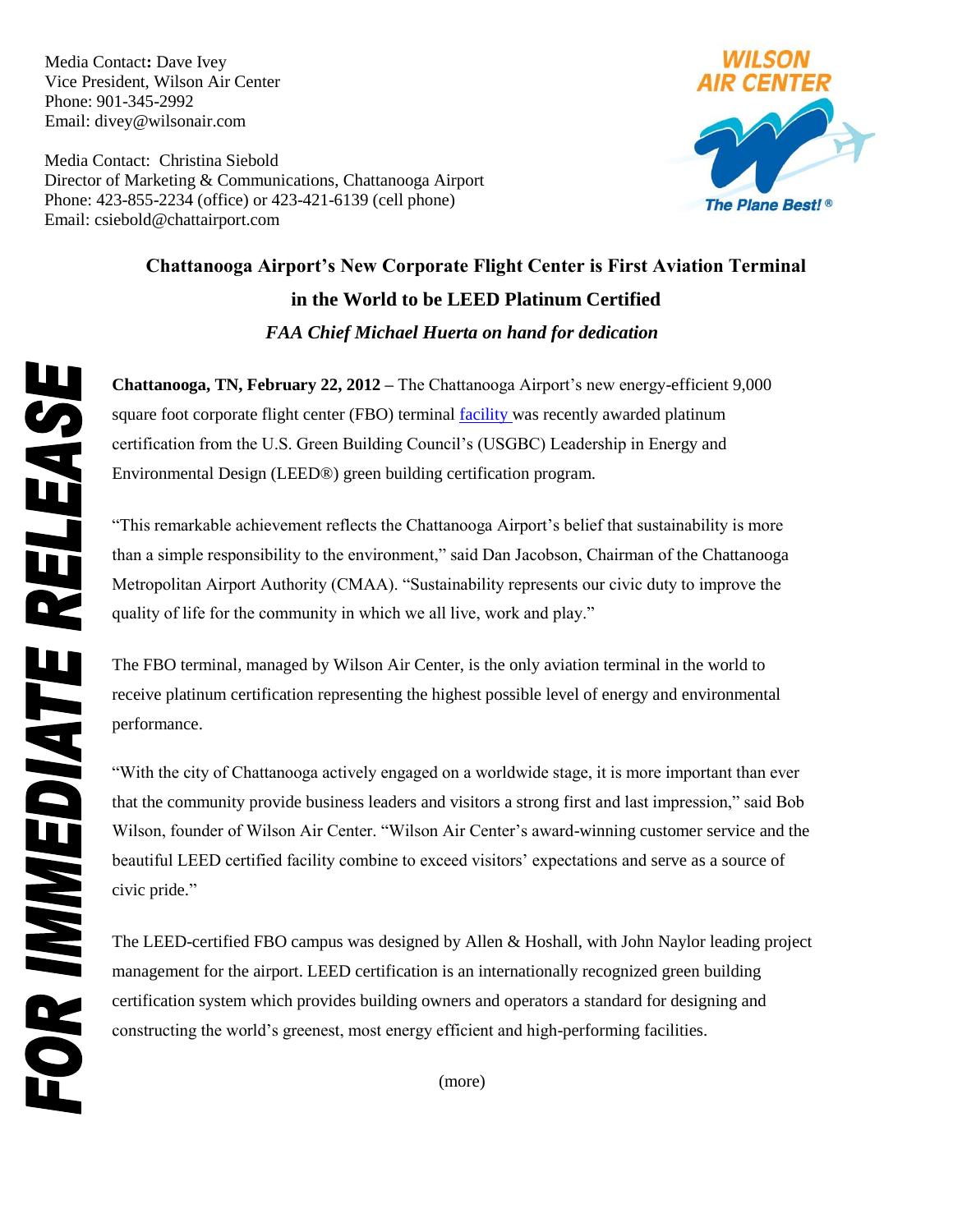LEED certification of the FBO terminal was based on a number of green design and construction features that positively impact the community, including:

- Over 3,000 solar panels were installed just south of the terminal, generating more than one megawatt of clean power every year.
- 95% of all construction waste was recycled.
- Furniture throughout the facility was sourced from regional providers, limiting the pollution required to transport the materials.
- Alternative transportation is encouraged and easily accessible for both employees and clients, with direct access to CARTA, bike storage and changing rooms, and reserved parking for low emissions and fuel efficient vehicles.
- Landscaping throughout the campus is comprised of indigenous plants requiring very little water for hydration.

The airport received a Voluntary Airport Low Emissions grant through the Federal Aviation Administration, which assisted in the development of the one megawatt solar farm. The acting administrator of the Federal Aviation Administration was on hand for the dedication event.

"This solar farm and the LEED-certified FBO are examples of how to build America's infrastructure so that it's sustainable for years to come," said FAA Acting Administrator Michael Huerta. "They are innovative, clean energy projects that create jobs and that use American know-how to improve our economy."

The FBO terminal is not the only building that received LEED certification. The 12,000 square foot aircraft hangar which is co-located on the West Side Aviation Campus was certified by U.S. Green Building Council as a LEED Gold facility. The hangar also contains numerous sustainable features, including:

- All steel beams in the structure and the sheeting contain recycled materials
- 95% of all construction waste was recycled
- Contains a high energy efficiency infrared system
- Unique day lighting structure with windows in the hangar facility

(more)